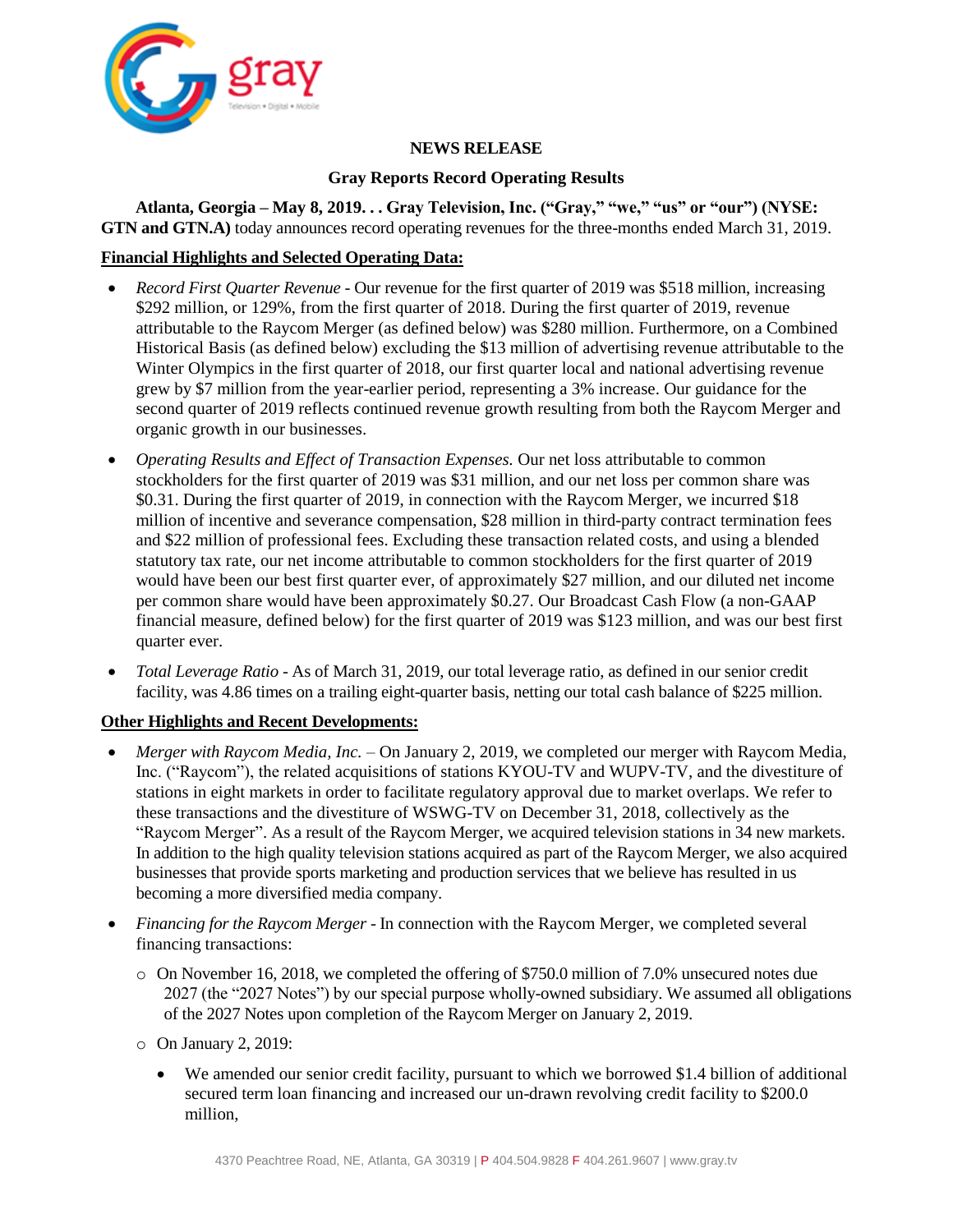- We issued \$650.0 million of our 8.0% Series A Perpetual Preferred Stock, and
- We issued 11.5 million shares of our common stock valued at \$169.5 million.
- *United Acquisition -* On May 1, 2019, we completed the acquisition of the assets of WWNY-TV (CBS) and WNYF-CD (FOX) in Watertown, New York (DMA 178) and KEYC-TV (CBS/FOX) in Mankato, Minnesota (DMA 199) from United Communications, Inc. (the "United Acquisition") for \$45.0 million. We began operating those stations on March 1, 2019 under a local programming and marketing agreement. As a result of the acquisition, we increased the total number of our markets to 93.
- *Charlottesville Transactions* On February 28, 2019, we entered into an agreement to acquire the assets of WVIR-TV (NBC) in the Charlottesville, Virginia market (DMA 183) from Waterman Broadcasting Corporation for \$12.0 million, using cash on hand. Also on February 28, 2019, in order to facilitate regulatory approval due to market overlaps, we entered into an agreement to divest our current television stations in that market, WCAV-TV (CBS/FOX) and WVAW-TV (ABC) for \$25.0 million in cash to Lockwood Broadcasting, Inc. We expect to complete these transactions later in the second quarter of 2019. We refer to these transactions collectively as the "Charlottesville Transactions."

### **Combined Historical Basis Information**

From January 1, 2017 through March 31, 2019, we completed 6 acquisition transactions and 2 divestiture transactions, including the Raycom Merger. Due to the significant effect that these transactions have had on our results of operations, and in order to provide more meaningful period over period comparisons, we present certain financial information below on a "Combined Historical Basis" (or "CHB"). Our Combined Historical Basis presentation reflects financial results that have been compiled by adding Gray's historical revenue, broadcast expenses and corporate and administrative expenses to the historical revenue, broadcast expenses and corporate and administrative expenses of the net stations acquired in those acquisitions, including the Raycom Merger, and subtracting the historical revenues and broadcast expenses of divested stations as if all stations had been acquired or divested, respectively, on January 1, 2017, the beginning of the earliest period that CHB information is presented herein. For more information on CHB, see "Effects of Acquisitions and Divestitures on Our Results of Operations and Non-GAAP Terms" at the end of this release.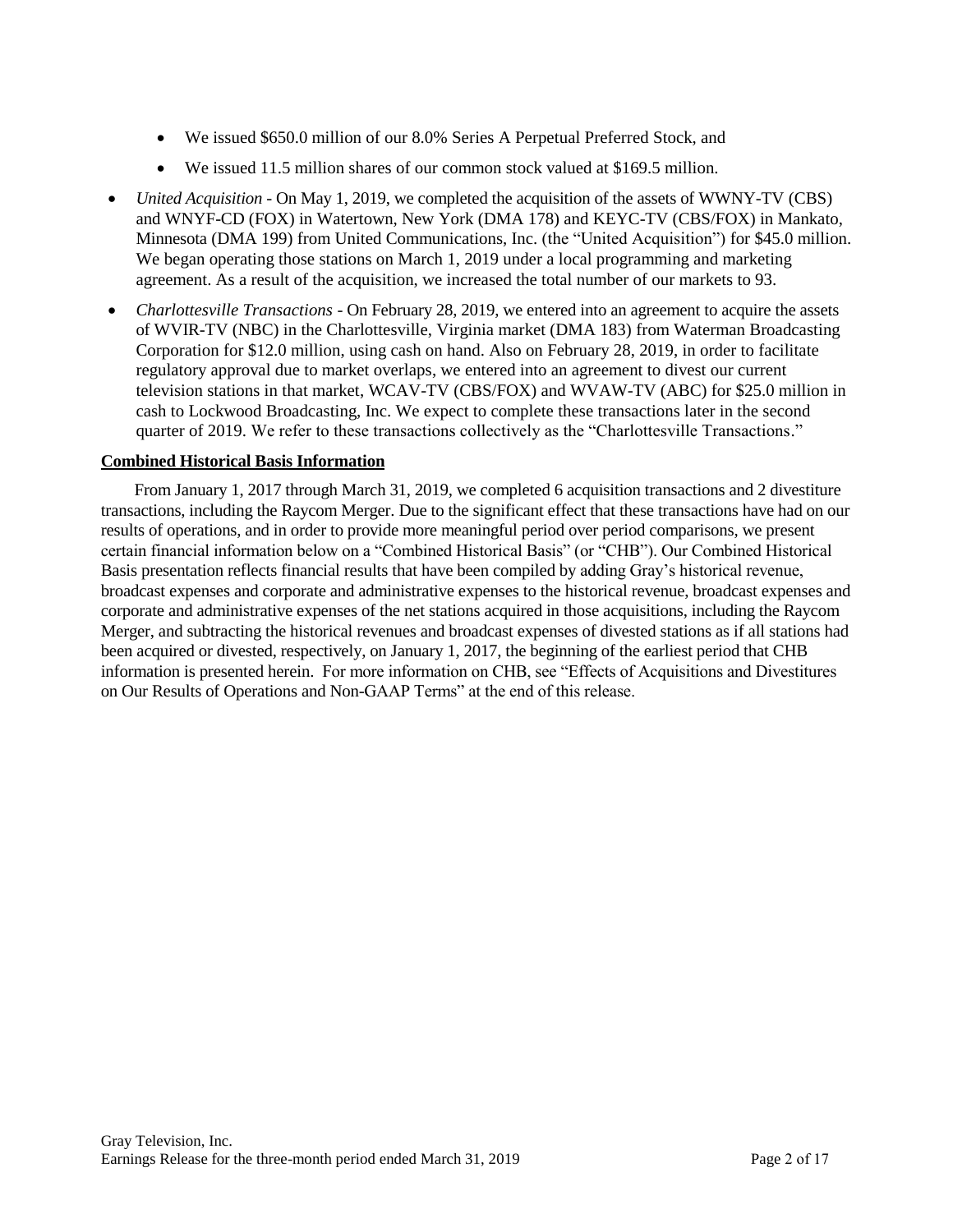#### **Selected Operating Data (unaudited):**

|                                                            | <b>As Reported Basis</b><br>Three Months Ended March 31, |      |              |                   |                             |      |     |                               |  |  |
|------------------------------------------------------------|----------------------------------------------------------|------|--------------|-------------------|-----------------------------|------|-----|-------------------------------|--|--|
|                                                            |                                                          |      | 2019<br>2018 |                   | % Change<br>2019 to<br>2018 | 2017 |     | % Change<br>$2019$ to<br>2017 |  |  |
|                                                            |                                                          |      |              |                   | (dollars in millions)       |      |     |                               |  |  |
| Revenue (less agency commissions):                         |                                                          |      |              |                   |                             |      |     |                               |  |  |
| Total                                                      | \$                                                       | 518  | \$           | 226               | 129 %                       | \$   | 203 | 155 %                         |  |  |
| <b>Broadcast</b>                                           | \$                                                       | 481  | \$           | 226               | 113 %                       | \$   | 203 | 137 %                         |  |  |
| Political                                                  | \$                                                       | 3    | \$           | 6                 | (50)%                       | \$   | 1   | 200 %                         |  |  |
| Production companies                                       | \$                                                       | 37   | \$           | $\qquad \qquad -$ | 100 %                       | \$   |     | 100 %                         |  |  |
| Operating expenses $(1)(3)$ :                              |                                                          |      |              |                   |                             |      |     |                               |  |  |
| <b>Broadcast</b>                                           | \$                                                       | 356  | \$           | 150               | 137 %                       | \$   | 134 | 166 %                         |  |  |
| Production companies                                       | \$                                                       | 35   | \$           | -                 | 100 %                       | \$   | ۰   | 100 %                         |  |  |
| Corporate and administrative                               | \$                                                       | 48   | \$           | 8                 | 500 %                       | \$   | 8   | 500 %                         |  |  |
| Net (loss) income attributable to common shareholders      | \$                                                       | (31) | \$           | 20                | (255)%                      | \$   | 11  | (382)%                        |  |  |
| Non-GAAP Cash Flow (2):                                    |                                                          |      |              |                   |                             |      |     |                               |  |  |
| Broadcast Cash Flow (3)<br><b>Broadcast Cash Flow Less</b> | \$                                                       | 123  | \$           | 78                | 58 %                        | \$   | 70  | 76 %                          |  |  |
|                                                            |                                                          |      |              | 70                |                             |      |     |                               |  |  |
| Cash Corporate Expenses (3)                                | \$<br>\$                                                 | 77   | \$<br>\$     |                   | 10 %                        | \$   | 64  | 20 %                          |  |  |
| Free Cash Flow (4)                                         |                                                          | 16   |              | 33                | (52)%                       | \$   | 37  | (57)%                         |  |  |

|                                     |                              |    |      | <b>Combined Historical Basis</b> |    |      |          |  |  |
|-------------------------------------|------------------------------|----|------|----------------------------------|----|------|----------|--|--|
|                                     | Three Months Ended March 31, |    |      |                                  |    |      |          |  |  |
|                                     |                              |    |      | % Change                         |    |      | % Change |  |  |
|                                     |                              |    |      | $2019$ to                        |    |      | 2019 to  |  |  |
|                                     | 2019                         |    | 2018 | 2018                             |    | 2017 | 2017     |  |  |
|                                     |                              |    |      | (dollars in millions)            |    |      |          |  |  |
| Revenue (less agency commissions):  |                              |    |      |                                  |    |      |          |  |  |
| Total                               | \$<br>518                    | \$ | 484  | 7 %                              | \$ | 458  | 13 %     |  |  |
| <b>Broadcast</b>                    | \$<br>481                    | \$ | 449  | 7 %                              | \$ | 423  | 14 %     |  |  |
| Political                           | \$<br>3                      | \$ | 9    | (67)%                            | \$ | 2    | 50 %     |  |  |
| Production companies                | \$<br>37                     | \$ | 35   | 6 %                              | \$ | 35   | 6 %      |  |  |
| Operating Expenses (1)(3):          |                              |    |      |                                  |    |      |          |  |  |
| <b>Broadcast</b>                    | \$<br>356                    | \$ | 300  | 19 %                             | \$ | 288  | 24 %     |  |  |
| Production companies                | \$<br>35                     | \$ | 33   | 6 %                              | \$ | 33   | 6 %      |  |  |
| Corporate and administrative        | \$<br>48                     | \$ | 17   | 182 %                            | \$ | 13   | 269 %    |  |  |
| Non-GAAP Cash Flow (2):             |                              |    |      |                                  |    |      |          |  |  |
| <b>Broadcast Cash Flow</b>          | \$<br>125                    | \$ | 154  | (19)%                            | \$ | 143  | (13)%    |  |  |
| Broadcast Cash Flow Less Cash       |                              |    |      |                                  |    |      |          |  |  |
| Corporate Expenses (3)              | \$<br>79                     | \$ | 138  | (43)%                            | \$ | 131  | (40)%    |  |  |
| Operating Cash Flow as defined in   |                              |    |      |                                  |    |      |          |  |  |
| the 2019 Senior Credit Facility (3) | \$<br>101                    | \$ | 158  | $(36)\%$                         | \$ | 150  | (33)%    |  |  |
| Free Cash Flow                      | \$<br>27                     | \$ | 71   | (62)%                            | \$ | 73   | (63)%    |  |  |

(1) Excludes depreciation, amortization and (gain) loss on disposal of assets.

(2) See definition of non-GAAP terms and a reconciliation of the non-GAAP amounts to net income included elsewhere herein.

(3) Amounts in 2017 have been reclassified to give effect to the implementation of Accounting Standards Update 2017-07, *Compensation – Retirement Benefits* (Topic 715) – *Improving the Presentation of Net Periodic Pension Cost and Net Postretirement Benefit Cost* ("ASU 2017- 07").

(4) Amounts for the three months ended March 31, 2018, and related percentage changes from prior periods, are per the Company's Current Report on Form 8-K/A, furnished to the SEC on May 9, 2018.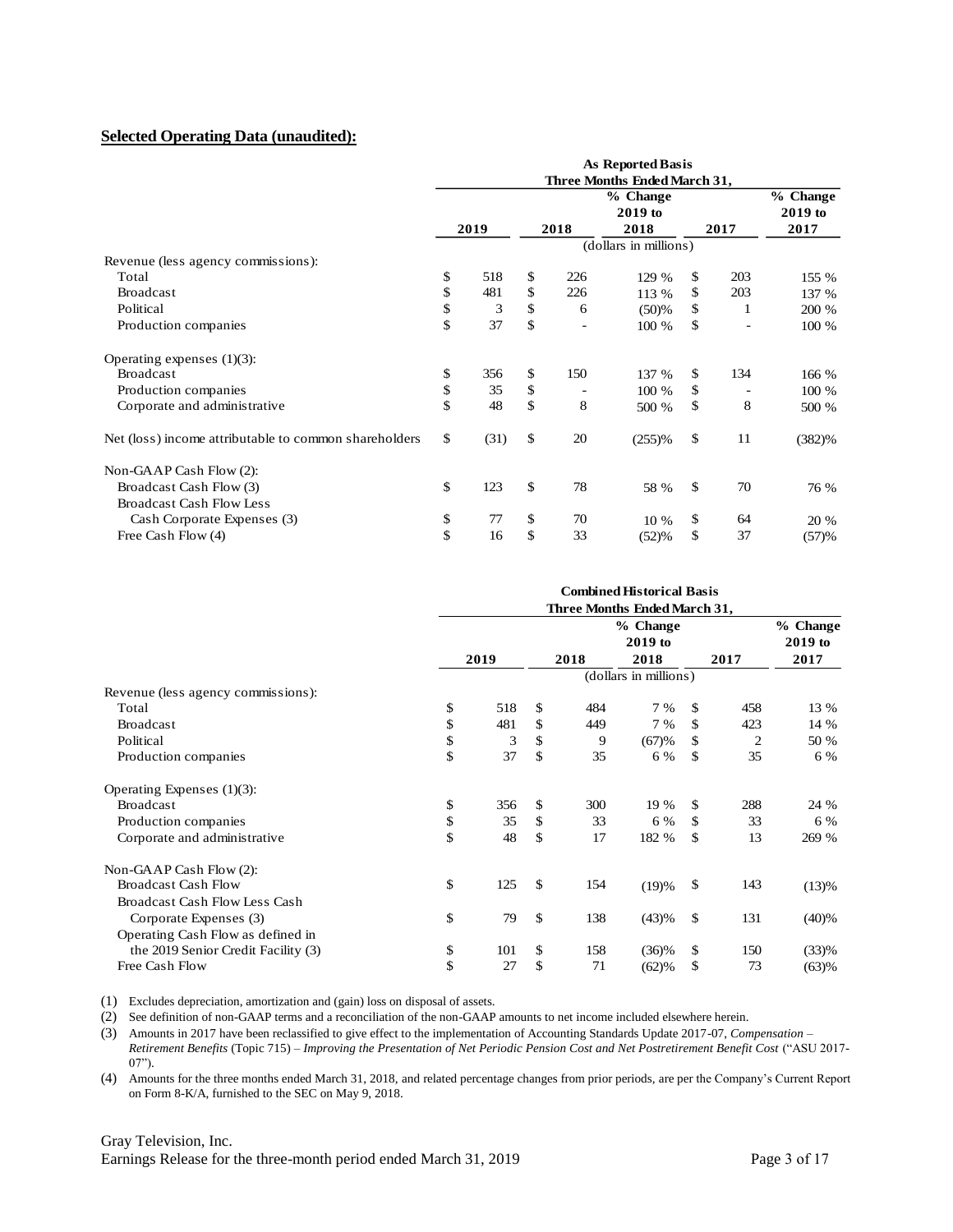## **Results of Operations for the First Quarter of 2019**

#### *Revenue (less agency commissions) on As-Reported Basis.*

The table below presents our revenue (less agency commissions) on an as-reported basis by type for the first quarter of 2019 and 2018 (dollars in millions):

|                                           | Three Months Ended March 31, |                                          |        |      |      |            |    |                 |                 |  |
|-------------------------------------------|------------------------------|------------------------------------------|--------|------|------|------------|----|-----------------|-----------------|--|
|                                           |                              | 2019                                     |        |      | 2018 |            |    | Amount          | Percent         |  |
|                                           |                              | Percent                                  |        |      |      | Percent    |    | <b>Increase</b> | <b>Increase</b> |  |
|                                           |                              | of Total<br>of Total<br>Amount<br>Amount |        |      |      | (Decrease) |    | (Decrease)      |                 |  |
| <b>Revenue (less agency commissions):</b> |                              |                                          |        |      |      |            |    |                 |                 |  |
| Local (including internet/digital/mobile) | \$                           | 211                                      | 40.7%  | - \$ | 105  | 46.5%      | \$ | 106             | 101 %           |  |
| National                                  |                              | 50                                       | 9.7%   |      | 24   | 10.6%      |    | 26              | 108 %           |  |
| Political                                 |                              | 3                                        | 0.6%   |      | 6    | 2.7%       |    | (3)             | (50)%           |  |
| Retransmission consent                    |                              | 204                                      | 39.4%  |      | 86   | 38.1%      |    | 118             | 137 %           |  |
| Production companies                      |                              | 37                                       | 7.1%   |      | -    | $0.0\%$    |    | 37              | 100 %           |  |
| Other                                     |                              | 13                                       | 2.5%   |      | 5    | 2.1%       |    | 8               | 160 %           |  |
| Total                                     |                              | 518                                      | 100.0% | \$   | 226  | 100.0%     | £. | 292             | 129 %           |  |

On January 2, 2019, we completed the Raycom Merger. Collectively, the stations and production companies acquired, net of divestitures, accounted for \$280 million of the increase in our total revenue for the first quarter of 2019. Including the revenue attributable to these stations, revenue increased due to increases in retransmission revenue. Local and national advertising revenue increased, in part, due to the \$5 million of revenue we earned from the broadcast of the 2019 Super Bowl on our CBS-affiliated stations, compared to \$2 million that we earned from the broadcast of the 2018 Super Bowl on our NBC-affiliated stations. This increase was offset due to no revenue from Olympic broadcasts in 2019, compared to \$6 million from the broadcast of the 2018 Winter Olympic Games on our NBC-affiliated stations.

#### *Revenue (less agency commissions) on Combined Historical Basis.*

On a Combined Historical Basis, total revenue increased \$34 million to \$518 million in the first quarter of 2019 compared to \$484 million in the first quarter of 2018. On a Combined Historical Basis, the changes in revenue for the first quarter of 2019 compared to the first quarter of 2018 were approximately as follows:

- **•** Local advertising revenue (including internet/digital/mobile) decreased \$3 million, or 1%, to \$211 million.
- **•** National advertising revenue decreased \$3 million, or 6%, to \$50 million.
- **•** Political advertising revenue decreased \$6 million, or 67%, to \$3 million.
- **•** Retransmission consent revenue increased \$42 million, or 26%, to \$204 million.
- Production company revenue increased \$2 million, or 6%, to \$37 million.
- **•** Other revenue increased \$2 million, or 18%, to \$13 million.

Local and national advertising revenue declined, in part, because there was no revenue from Olympic broadcasts in 2019, compared to \$13 million from the broadcast of the 2018 Winter Olympic Games on our NBC-affiliated stations.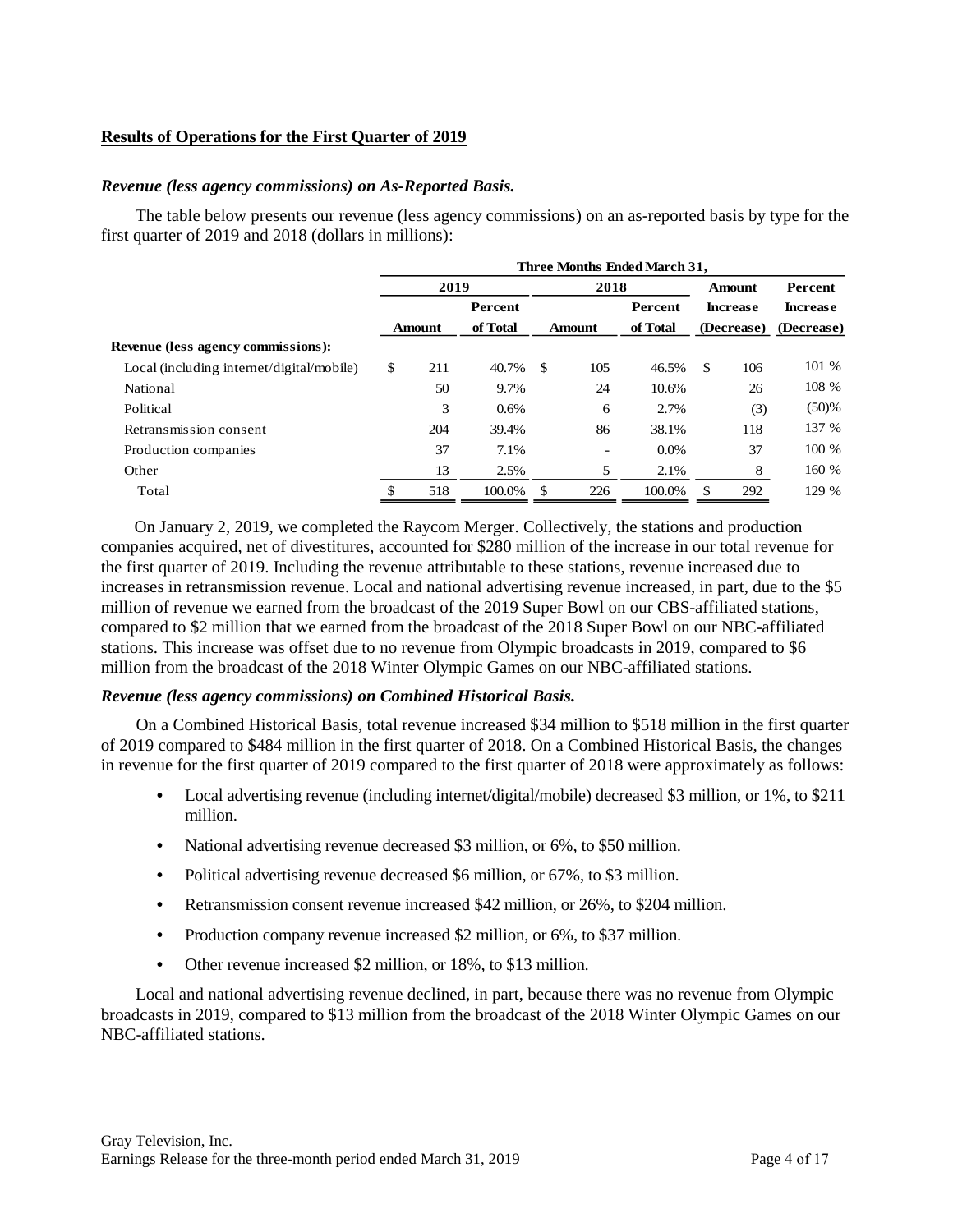# *Operating Expenses (before depreciation, amortization and gain or loss on disposal of assets) on As-Reported Basis***.**

Broadcast operating expenses increased \$206 million, or 137%, to \$356 million for the first quarter of 2019 compared to the first quarter of 2018.

The Raycom Merger accounted for nearly all of the increase in broadcast operating expenses for the first quarter of 2019. Including the broadcast operating expenses attributable to these stations, significant changes in our total broadcast operating expenses included:

- **•** Non-compensation expense increased \$125 million, or 156%, in the first quarter of 2019 compared to the first quarter of 2018. This increase was due largely to an increase in retransmission expense of \$62 million and professional fees of \$34 million. The remaining increase was due primarily to increases in programming expense and licensing fees. Non-compensation expenses also included acquisition related charges of \$28 million for the termination of certain national sales representation agreements related to the Raycom Merger.
- **•** Compensation expense increased \$81 million, or 117%, in the first quarter of 2019 when compared to the first quarter of 2018. Compensation expenses also included acquisition related expenses of approximately \$8 million primarily due to incentive compensation and severance costs related to the Raycom Merger.

Production company operating expenses, related to the production companies acquired in the Raycom Merger, were \$35 million in the first quarter of 2019. Non-compensation expenses were \$28 million, of which the primary components included the costs for the rights to broadcast sporting events of \$23 million and professional services of \$3 million. Total compensation expenses were \$7 million.

# *Operating Expenses (before depreciation, amortization and gain or loss on disposal of assets) on Combined Historical Basis.*

On a Combined Historical Basis, broadcast operating expenses increased \$56 million, or 19%, to \$356 million in the first quarter of 2019 compared to the first quarter of 2018. The increase reflects, in part, the following:

- Retransmission expense increased \$19 million, or 22%, to \$104 million in the first quarter of 2019 compared to the first quarter of 2018 consistent with increases in retransmission consent revenue. Professional services expense increased \$25 million or 147% to \$41 million primarily as a result of \$28 million of costs incurred to terminate sales representation agreements related to the Raycom Merger.
- Compensation expense increased by approximately \$11 million, or 8%, in the first quarter of 2019 compared to the first quarter of 2018. Compensation expenses also included acquisition related charges of \$8 million for incentive compensation and severance costs related to the Raycom Merger.

On a Combined Historical Basis, production company operating expenses increased \$2 million, or 6%, to \$35 million in the first quarter of 2019 compared to the first quarter of 2018. The increase reflects, primarily, increased costs for the rights to broadcast sporting events.

### *Corporate and Administrative Expenses on As-Reported Basis.*

Corporate and administrative expenses increased \$40 million, or 500%, to \$48 million in the first quarter of 2019 as compared to the first quarter of 2018. The increase reflects the following:

• Non-compensation expense increased by \$25 million, to \$29 million primarily as a result of \$22 million of professional fees related to the Raycom Merger.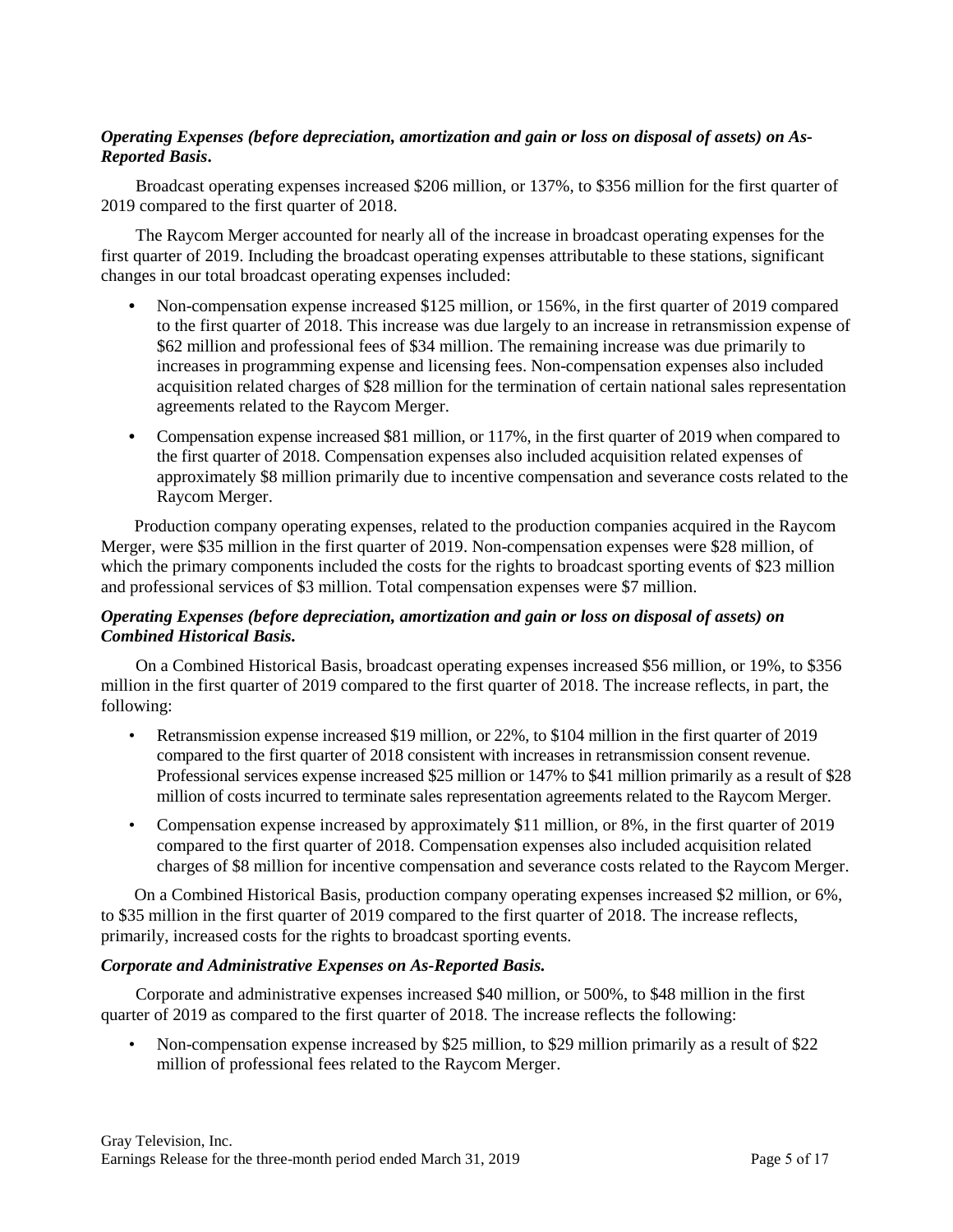• Compensation expense increased \$15 million, to \$19 million, primarily due to \$10 million of incentive compensation and severance compensation related to the elimination of redundant positions related to the Raycom Merger.

### *Corporate and Administrative Expenses on Combined Historical Basis.*

On a Combined Historical Basis, corporate and administrative expenses increased \$31 million, or 182%, to \$48 million in the first quarter of 2019 as compared to the first quarter of 2018. The increase reflects the following:

- Non-compensation expense increased by \$22 million, to \$29 million primarily as a result of \$22 million of professional fees related to the Raycom Merger.
- Compensation expense increased \$9 million to \$19 million, primarily due to \$10 million of incentive compensation and severance compensation related to the elimination of redundant positions related to the Raycom Merger.

### *Taxes.*

During the first quarter of 2019, we made no federal or state income tax payments. During the remainder of 2019, we anticipate making income tax payments (net of refunds) of approximately \$13 million.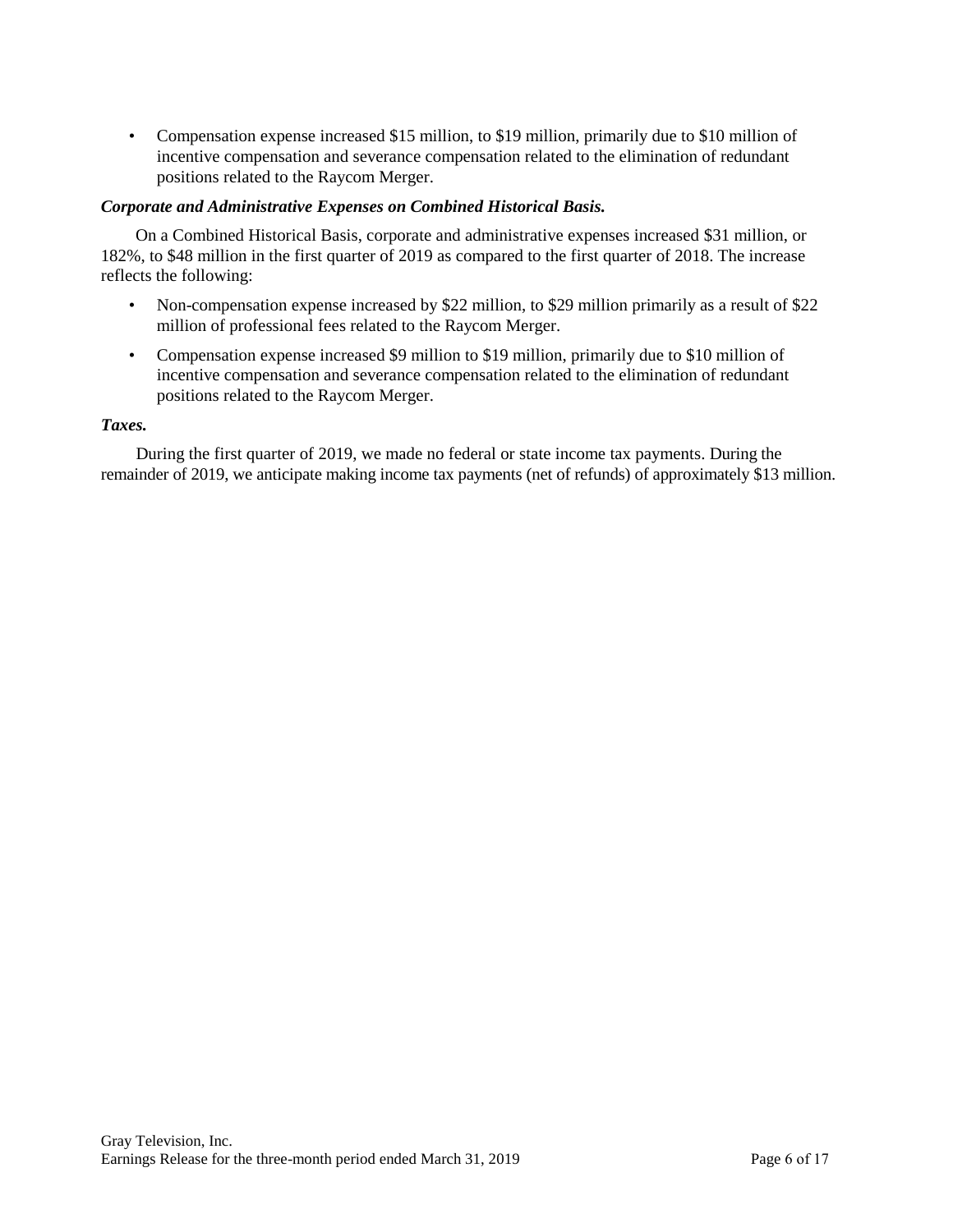# **Gray Television, Inc. Selected Operating Data (Unaudited)**

(in millions except for net (loss) income per share data)

|                                                       |              | <b>Three Months Ended</b> |    |      |  |  |
|-------------------------------------------------------|--------------|---------------------------|----|------|--|--|
|                                                       |              | March 31,                 |    |      |  |  |
|                                                       |              | 2019                      |    | 2018 |  |  |
| Revenue (less agency commissions)                     |              |                           |    |      |  |  |
| <b>Broadcasting</b>                                   | \$           | 481                       | \$ | 226  |  |  |
| Production companies                                  |              | 37                        |    |      |  |  |
| Total revenue (lesss agency commissions)              |              | 518                       |    | 226  |  |  |
| Operating expenses before depreciation,               |              |                           |    |      |  |  |
| amortization and gain on disposal of assets, net:     |              |                           |    |      |  |  |
| <b>Broadcast</b>                                      |              | 356                       |    | 150  |  |  |
| Production companies                                  |              | 35                        |    |      |  |  |
| Corporate and administrative                          |              | 48                        |    | 8    |  |  |
| Depreciation                                          |              | 20                        |    | 14   |  |  |
| Amortization of intangible assets                     |              | 29                        |    | 5    |  |  |
| Gain on disposal of assets, net                       |              | (10)                      |    | (1)  |  |  |
| Operating expenses                                    |              | 478                       |    | 176  |  |  |
| Operating income                                      |              | 40                        |    | 50   |  |  |
| Other income (expense):                               |              |                           |    |      |  |  |
| Miscellaneous income, net                             |              | 3                         |    |      |  |  |
| Interest expense                                      |              | (58)                      |    | (24) |  |  |
| (Loss) income before income taxes                     |              | (15)                      |    | 26   |  |  |
| Income tax expense                                    |              | 3                         |    | 6    |  |  |
| Net (loss) income                                     |              | (18)                      |    | 20   |  |  |
| Preferred stock dividends                             |              | 13                        |    |      |  |  |
| Net (loss) income attributable to common stockholders | \$           | (31)                      | \$ | 20   |  |  |
| Basic per common share information:                   |              |                           |    |      |  |  |
| Net (loss) income                                     | $\mathbb{S}$ | (0.31)                    | \$ | 0.22 |  |  |
| Weighted-average shares outstanding                   |              | 99                        |    | 89   |  |  |
| Diluted per common share information:                 |              |                           |    |      |  |  |
| Net (loss) income                                     | \$           | (0.31)                    | \$ | 0.22 |  |  |
| Weighted-average shares outstanding                   |              | 99                        |    | 90   |  |  |
|                                                       |              |                           |    |      |  |  |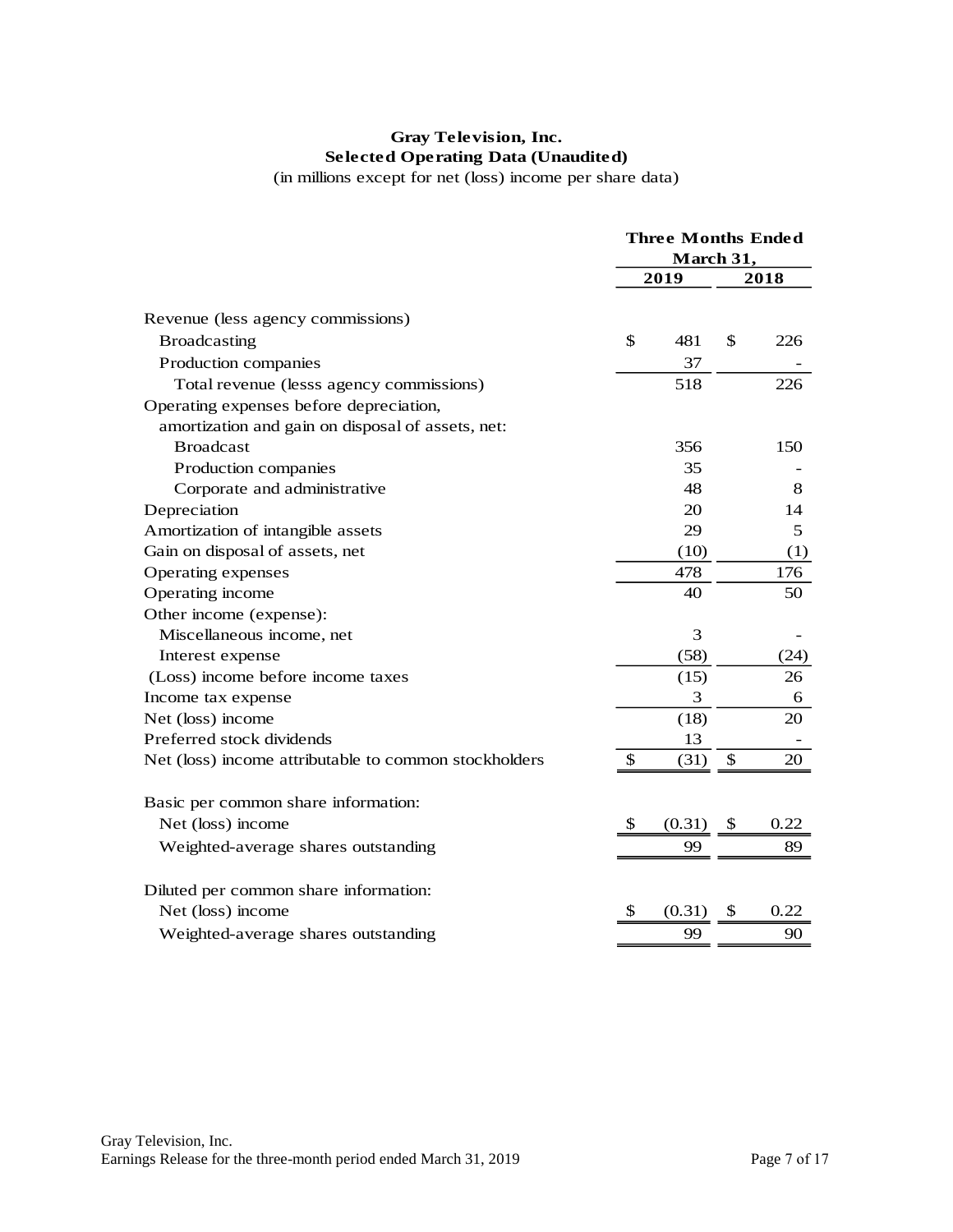# **Other Financial Data:**

|                                                     | As of     |            |               |       |  |  |
|-----------------------------------------------------|-----------|------------|---------------|-------|--|--|
|                                                     | March 31, |            | December 31,  |       |  |  |
|                                                     |           | 2019       | 2018          |       |  |  |
|                                                     |           |            | (in millions) |       |  |  |
| Cash                                                | S         | 225        | S             | 667   |  |  |
| Restricted cash                                     | \$        |            |               | 752   |  |  |
| Long-term debt including current portion            | \$        | 3,896      | <sup>\$</sup> | 2,549 |  |  |
| Borrowing availability under Senior Credit Facility | \$        | <b>200</b> | S             | 100   |  |  |

|                                                     | Three Months Ended March 31, |         |               |      |  |  |  |
|-----------------------------------------------------|------------------------------|---------|---------------|------|--|--|--|
|                                                     |                              | 2019    |               |      |  |  |  |
|                                                     |                              |         | (in millions) |      |  |  |  |
| Net cash provided by operating activities           | S                            | 24      |               |      |  |  |  |
| Net cash used in investing activities               |                              | (2,562) |               | (8)  |  |  |  |
| Net cash provided by (used in) financing activities |                              | 1.344   |               | (26) |  |  |  |
| Net decrease in cash and restricted cash            |                              | (1.194) |               | (19) |  |  |  |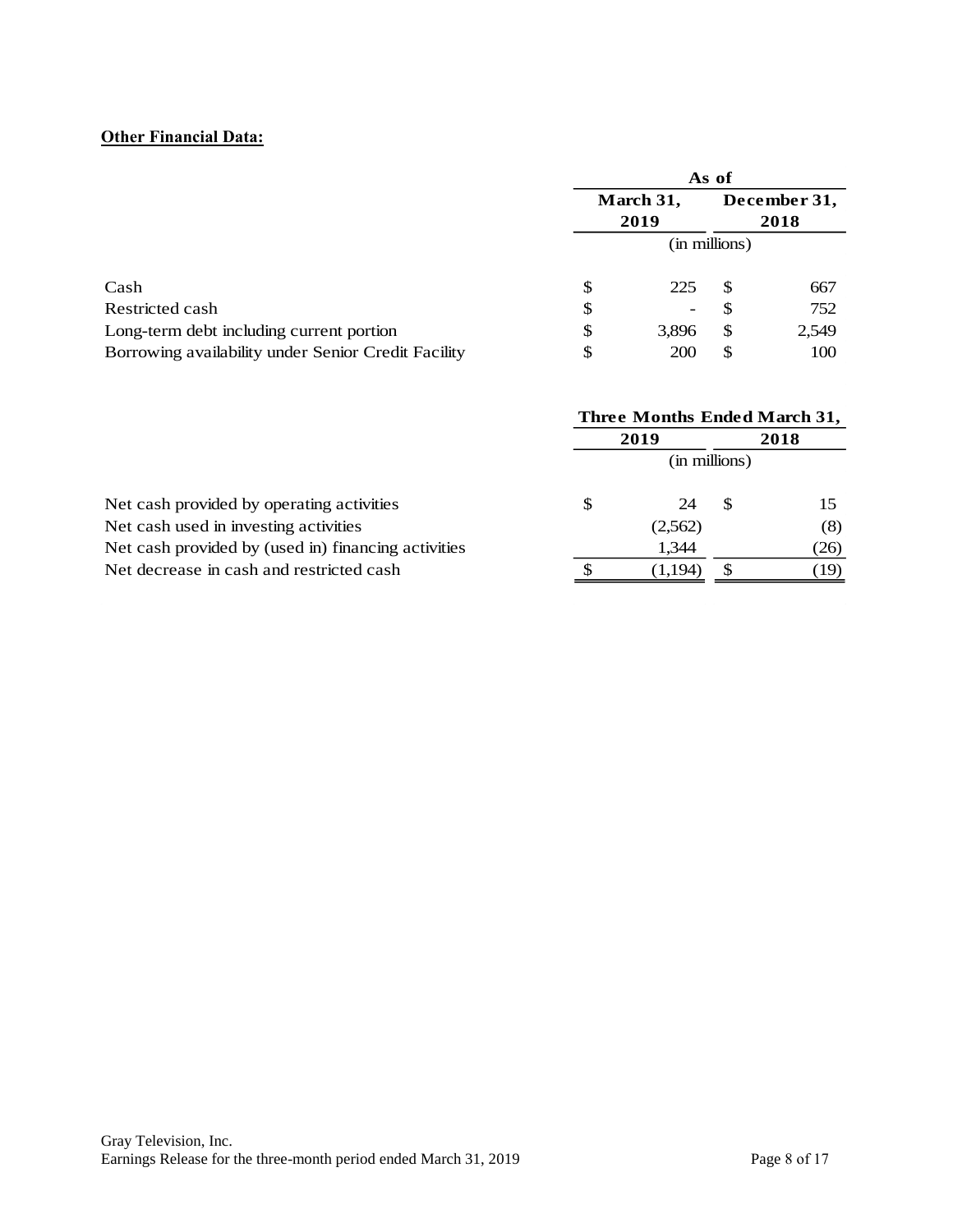# **Guidance for the Second Quarter Ending June 30, 2019**

Based on our current forecasts for the quarter ending June 30, 2019 (the "second quarter of 2019"), we anticipate the changes from the quarter ended June 30, 2018 (the "second quarter of 2018") as outlined below:

| As Reported Basis:                                      |      |                   |                   |                 |                       | Three Months Ending June 30, |              |                   |
|---------------------------------------------------------|------|-------------------|-------------------|-----------------|-----------------------|------------------------------|--------------|-------------------|
|                                                         |      | <b>Low End</b>    | % Change          | <b>High End</b> |                       | % Change                     |              |                   |
|                                                         |      | <b>Guidance</b>   | From              |                 | <b>Guidance</b>       | From                         |              |                   |
|                                                         |      | for               | As-Reported       |                 | for                   | As-Reported                  |              | As-Reported       |
|                                                         |      | the Second        | <b>Second</b>     |                 | the Second            | <b>Second</b>                |              | <b>Second</b>     |
|                                                         |      | <b>Ouarter of</b> | <b>Ouarter of</b> |                 | <b>Ouarter of</b>     | <b>Ouarter of</b>            |              | <b>Ouarter of</b> |
| Selected operating data:                                | 2019 |                   | 2018              | 2019            |                       | 2018                         | 2018         |                   |
|                                                         |      |                   |                   |                 | (dollars in millions) |                              |              |                   |
| <b>OPERATING REVENUE (less)</b><br>agency commissions): |      |                   |                   |                 |                       |                              |              |                   |
| <b>Broadcast</b>                                        | \$   | 495               | 98 %              | \$              | 504                   | 102 %                        | \$           | 250               |
| Production companies                                    | \$   | 7                 | 100 %             | \$              | 8                     | 100 %                        | \$           |                   |
| Total revenue                                           | \$   | 502               | 101 %             | \$              | 512                   | 105 %                        | \$           | 250               |
| <b>OPERATING EXPENSES</b>                               |      |                   |                   |                 |                       |                              |              |                   |
| (before depreciation, amortization and                  |      |                   |                   |                 |                       |                              |              |                   |
| gain or loss on disposals of assets):                   |      |                   |                   |                 |                       |                              |              |                   |
| <b>Broadcast</b>                                        | \$   | 318               | 124 %             | \$              | 320                   | 125 %                        | \$           | 142               |
| Production companies                                    | \$   | 8                 | 100 %             | \$              | 9                     | 100 %                        | \$           |                   |
| Corporate and administrative                            | \$   | 18                | 64 %              | \$              | 21                    | 91 %                         | \$           | 11                |
| <b>OTHER SELECTED DATA:</b>                             |      |                   |                   |                 |                       |                              |              |                   |
| Political advertising revenue                           |      |                   |                   |                 |                       |                              |              |                   |
| (less agency commissions)                               | \$   | 3                 | (83)%             | \$              | $\overline{4}$        | (78)%                        | $\mathbb{S}$ | 18                |
| <b>Combined Historical Basis:</b>                       |      |                   |                   |                 |                       | Three Months Ending June 30, |              |                   |
|                                                         |      | <b>Low End</b>    | % Change          |                 | <b>High End</b>       | % Change                     |              |                   |
|                                                         |      | Guidance          | From              |                 | Guidance              | From                         |              |                   |

|                                                                                 | <b>Guidance</b><br><b>Guidance</b><br>From<br>for<br>CHB<br>for<br>the Second<br>the Second<br><b>Second</b> |                           |                           | From<br><b>CHB</b><br><b>Second</b> |                       | <b>CHB</b><br><b>Second</b> |               |                           |
|---------------------------------------------------------------------------------|--------------------------------------------------------------------------------------------------------------|---------------------------|---------------------------|-------------------------------------|-----------------------|-----------------------------|---------------|---------------------------|
|                                                                                 |                                                                                                              | <b>Quarter of</b><br>2019 | <b>Ouarter of</b><br>2018 | <b>Quarter of</b><br>2019           |                       | <b>Quarter of</b><br>2018   |               | <b>Quarter of</b><br>2018 |
| Selected operating data:                                                        |                                                                                                              |                           |                           |                                     |                       |                             |               |                           |
| <b>OPERATING REVENUE (less</b><br>agency commissions):                          |                                                                                                              |                           |                           |                                     | (dollars in millions) |                             |               |                           |
| <b>Broadcast</b>                                                                | \$                                                                                                           | 495                       | $0\%$                     | \$                                  | 504                   | 2 %                         | \$            | 493                       |
| Production companies                                                            | \$                                                                                                           | 7                         | (22)%                     | \$                                  | 8                     | (11)%                       | \$            | 9                         |
| Total revenue                                                                   | \$                                                                                                           | 502                       | $0\%$                     | \$                                  | 512                   | 2 %                         | $\mathbb{S}$  | 503                       |
| <b>OPERATING EXPENSES</b>                                                       |                                                                                                              |                           |                           |                                     |                       |                             |               |                           |
| (before depreciation, amortization and<br>gain or loss on disposals of assets): |                                                                                                              |                           |                           |                                     |                       |                             |               |                           |
| <b>Broadcast</b>                                                                | \$                                                                                                           | 318                       | 8 %                       | <sup>\$</sup>                       | 320                   | $9\%$                       | \$            | 295                       |
| Production companies                                                            | \$                                                                                                           | 8                         | (11)%                     | \$                                  | 9                     | $0\%$                       | \$            | 9                         |
| Corporate and administrative                                                    | \$                                                                                                           | 18                        | $0\%$                     | \$                                  | 21                    | 17 %                        | \$            | 18                        |
| <b>OTHER SELECTED DATA:</b><br>Political advertising revenue                    |                                                                                                              |                           |                           |                                     |                       |                             |               |                           |
| (less agency commissions)                                                       | \$                                                                                                           | 3                         | $(90)$ %                  | $\mathbf{\$}$                       | $\overline{4}$        | (87)%                       | $\mathbf{\$}$ | 31                        |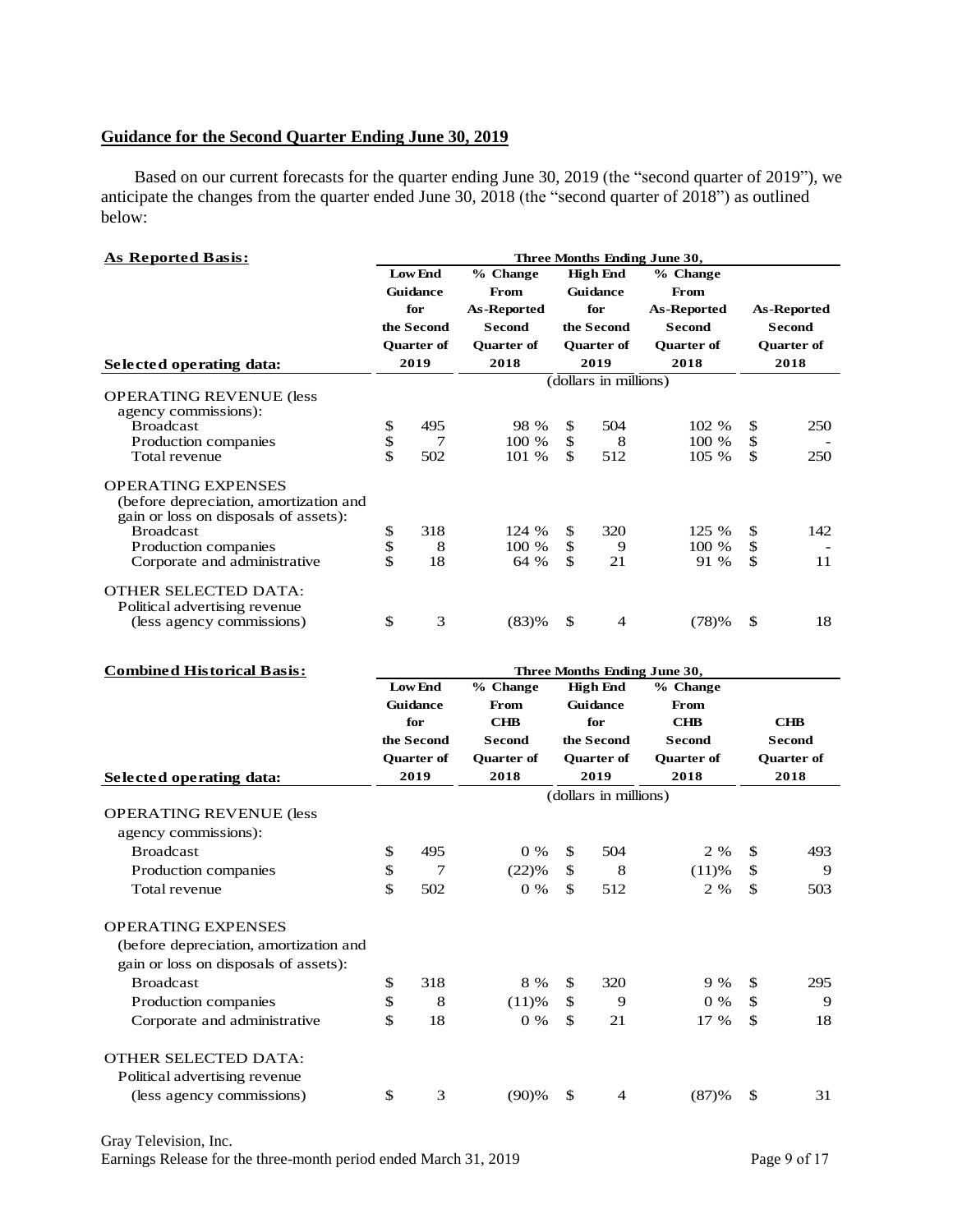#### **Comments on Second Quarter of 2019 Guidance:**

#### *Revenue (less agency commissions) On As-Reported Basis.*

Based on our current forecasts for the second quarter of 2019, we anticipate the following changes from the second quarter of 2018 as outlined below:

- **•** We believe our second quarter of 2019 local advertising revenue (including internet/digital/mobile) will change to be within a range of approximately \$223 million to \$228 million, or +98% to +102%.
- We believe our second quarter of 2019 national advertising revenue will change to be within a range of approximately \$55 million to \$56 million, or +84% to 88%.
- We believe our second quarter of 2019 political revenue will be within a range of approximately \$3 million to \$4 million.
- **•** We believe our second quarter of 2019 retransmission consent revenue will be within a range of approximately \$205 million to \$206 million.

### *Revenue (less agency commissions) on Combined Historical Basis.*

- We believe our second quarter of 2019 total revenue will be within a range of approximately \$502 million to \$512 million (or increase approximately  $+0\%$  to  $+2\%$  from \$503 million in the second quarter of 2018).
- We believe our second quarter of 2019 local advertising revenue (including internet/digital/mobile) will be within a range of approximately \$223 million to \$228 million (or decrease approximately -2% to +0% from \$228 million in the second quarter of 2018).
- We believe our second quarter of 2019 national advertising revenue will be within a range of approximately \$55 million to \$56 million (or decrease approximately -9% to -8% from \$60 million in the second quarter of 2018).
- We believe our second quarter of 2019 political advertising revenue will be within a range of approximately \$3 million to \$4 million. Our political advertising revenue was approximately \$31 million in the second quarter of 2018 and approximately \$6 million in the second quarter of 2017.
- We believe our second quarter of 2019 retransmission consent revenue will be within a range of approximately \$205 million to \$206 million (or increase approximately +26% to +27% from \$162 million in the second quarter of 2018).

# *Broadcast Operating Expenses (before depreciation, amortization and gain or loss on disposal of assets, net) on As-Reported Basis.*

For the second quarter of 2019, we anticipate our broadcast operating expenses will increase from the second quarter of 2018, primarily reflecting the impact of the Raycom Merger.

### *Broadcast Operating Expenses (before depreciation, amortization and gain or loss on disposal of assets) on Combined Historical Basis.*

Our total broadcast operating expenses for the second quarter of 2019 are anticipated to increase from the second quarter of 2018 by a range of approximately \$23 million to \$25 million (or increase approximately +8% to +9% from \$295 million in the second quarter of 2018).

This increase reflects an expected increase in retransmission expense by a range of approximately \$22 million to \$23 million (or increase approximately  $+26\%$  to  $+28\%$  from \$83 million in the second quarter of 2018).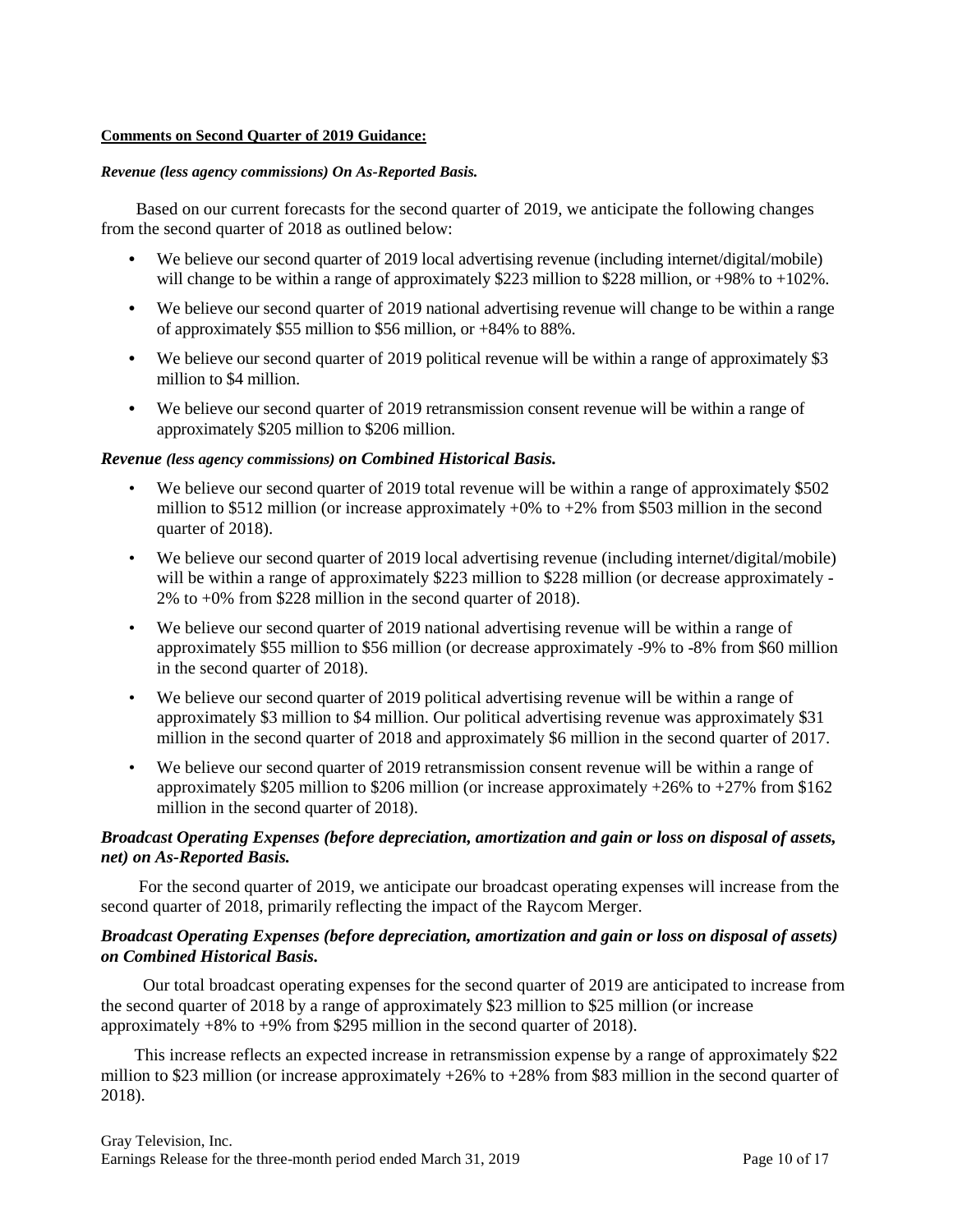In addition, broadcast expenses in the second quarter of 2019 are anticipated to include approximately \$1 million of transaction related expenses associated with the Raycom Merger primarily reflecting severance or other transaction related compensation.

## *Corporate and Administrative Operating Expenses (before depreciation, amortization and gain or loss on disposal of assets) on As-Reported Basis.*

For the second quarter of 2019, we anticipate our corporate and administrative operating expense will increase between approximately \$7 million and \$10 million from the second quarter of 2018, primarily reflecting the Raycom Merger.

### *Corporate and Administrative Operating Expenses (before depreciation, amortization and gain or loss on disposal of assets) on Combined Historical Basis.*

Our total corporate and administrative operating expenses for the second quarter of 2019 are anticipated to be approximately the same as, or increase slightly from, the second quarter of 2018 on a Combined Historical Basis.

In addition, corporate and administrative operating expenses in the second quarter of 2019 are anticipated to include between \$1 million and \$2 million of transaction related expenses associated with the Raycom Merger primarily reflecting severance or other transaction related compensation.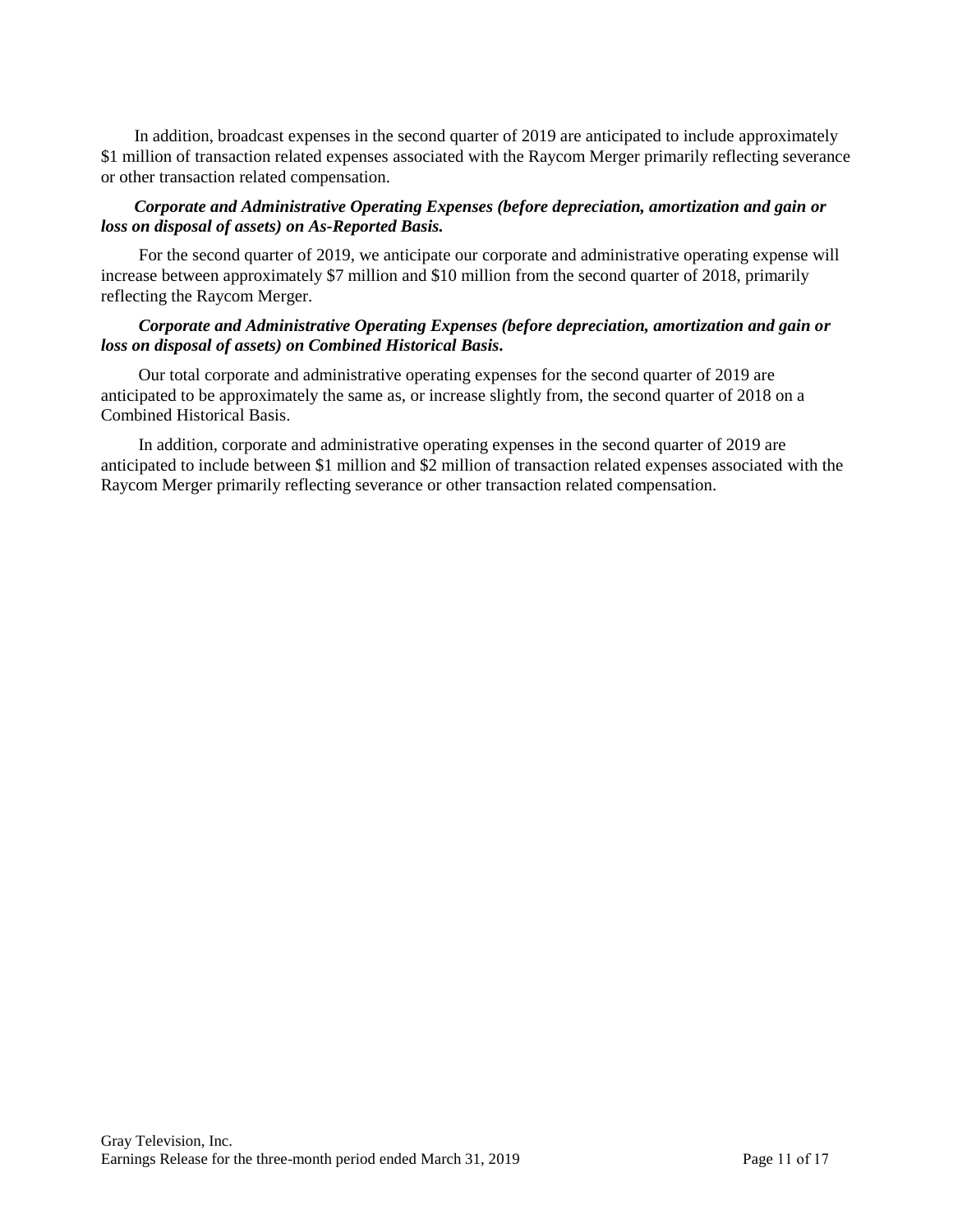## **The Company**

We are a television broadcast company headquartered in Atlanta, Georgia. Upon the completion of the Raycom Merger on January 2, 2019, we became the largest owner of top-rated local television stations and digital assets in the United States. Currently, we own television stations in 93 television markets broadcasting almost 400 separate program streams including approximately 150 affiliates of the ABC Network ("ABC"), the NBC Network ("NBC"), the CBS Network ("CBS") and the FOX Network ("FOX"). We refer to these major broadcast networks collectively as the "Big Four" networks. Our television stations ranked first or second among all local television stations in 87 of our 93 markets between December, 2017 and November, 2018. Our station portfolio reaches approximately 24% of total United States television households. We also own video program production, marketing, and digital businesses including Raycom Sports, Tupelo-Raycom, and RTM Studios, the producer of PowerNation programs and content.

# **Cautionary Statements for Purposes of the "Safe Harbor" Provisions of the Private Securities Litigation Reform Act**

This press release contains statements that constitute "forward-looking statements" within the meaning of the Private Securities Litigation Reform Act of 1995 and the federal securities laws. These "forwardlooking statements" are not statements of historical facts, and may include, among other things, statements regarding our current expectations and beliefs of operating results for the second quarter of 2019 or other periods, future income tax payments, the expected closing date of our Charlottesville Transactions and other future events. Actual results are subject to a number of risks and uncertainties and may differ materially from the current expectations and beliefs discussed in this press release. All information set forth in this release is as of the date hereof. We do not intend, and undertake no duty, to update this information to reflect future events or circumstances. Information about certain potential factors that could affect our business and financial results and cause actual results to differ materially from those expressed or implied in any forward-looking statements are included under the captions "Risk Factors" and "Management's Discussion and Analysis of Financial Condition and Results of Operations," in our Annual Report on Form 10-K for the year ended December 31, 2018 and may be contained in reports subsequently filed with the U.S. Securities and Exchange Commission (the "SEC") and available at the SEC's website at www.sec.gov.

### **Conference Call Information**

We will host a conference call to discuss our first quarter operating results on May 8, 2019. The call will begin at 11:30 a.m. Eastern Time. The live dial-in number is 1-855-493-3489 and the confirmation code is 8275179. The call will be webcast live and available for replay at www.gray.tv. The taped replay of the conference call will be available at 1-855-859-2056, Confirmation Code: 8275179 until June 8, 2019.

### **Gray Contacts**

**Web site:** www.gray.tv

**Hilton H. Howell, Jr.**, Executive Chairman and Chief Executive Officer, 404-266-5512

**Pat LaPlatney**, President and Co-Chief Executive Officer, 334-206-1400

**Jim Ryan**, Executive Vice President and Chief Financial Officer, 404-504-9828

**Kevin P. Latek**, Executive Vice President, Chief Legal and Development Officer, 404-266-8333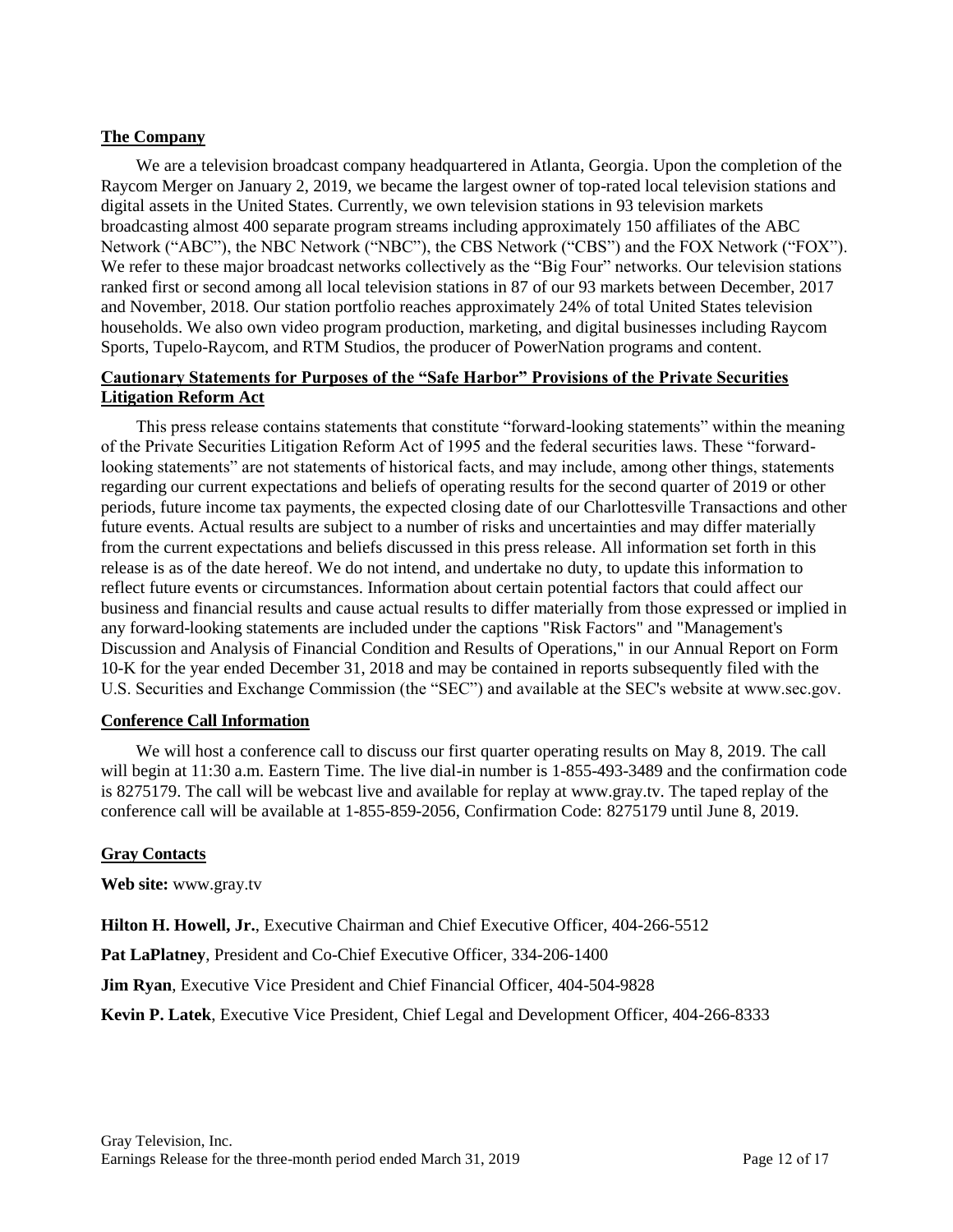#### **Effects of Acquisitions and Divestitures on Our Results of Operations and Non-GAAP Terms**

From October 31, 2013, through March 31, 2019, we completed 24 acquisition transactions and 5 divestiture transactions. As more fully described in our Form 10-Q to be filed with the Securities and Exchange Commission today and in our prior disclosures, these transactions added television stations in 62 new television markets to our operations. We refer to the stations acquired in the 34 new markets added, and nine stations divested, in connection with, the Raycom Merger completed on January 2, 2019 as the "Raycom Acquisitions" and, collectively with the television stations we acquired in 2017 (the "2017 Acquisitions") as the "Acquisitions" or the "Acquired Stations."

Due to the significant effect that the Acquisitions have had on our results of operations, and in order to provide more meaningful period over period comparisons, we present herein certain financial information on a "Combined Historical Basis" (or "CHB"). Unless otherwise defined, Combined Historical Basis reflects financial results that have been compiled by adding Gray's historical revenue, broadcast expenses and corporate and administrative expenses to the historical revenue, broadcast expenses and corporate and administrative expenses of the Acquisitions and the net stations acquired in the Raycom Acquisitions and subtracting the historical revenues and broadcast expenses of divested stations, and the financing transactions for the Raycom Merger, as if they had been acquired or divested, respectively, on January 1, 2017, the beginning of the earliest period that CHB information is presented.

Combined Historical Basis financial information does not include any adjustments for other events attributable to the Acquisitions. Certain of the Combined Historical Basis financial information has been derived from, and adjusted based on, unaudited, unreviewed financial information prepared by other entities, which Gray cannot independently verify. We cannot assure you that such financial information would not be materially different if such information were audited or reviewed and no assurances can be provided as to the accuracy of such information, or that our actual results would not differ materially from the Combined Historical Basis financial information if the Acquisitions had been completed at the stated date. In addition, the presentation of Combined Historical Basis may not comply with accounting principles generally accepted in the United States of America ("GAAP") or the requirements for proforma financial information under Regulation S-X under the Securities Act. Gray is providing the second quarter of 2019 guidance on a Combined Historical Basis estimates which incorporate certain non–GAAP financial measures that are dependent on financial results that are not yet determinable with certainty. Therefore, we are unable to present a quantitative reconciliation of the estimated non-GAAP financial measures to their most directly comparable GAAP financial measures because such information is not available and management cannot reliably estimate all of the necessary components of such GAAP measures without unreasonable effort or expense. In addition, we believe such reconciliations would imply a degree of precision that would be confusing or misleading to investors.

From time to time, Gray supplements its financial results prepared in accordance with GAAP by disclosing the non-GAAP financial measures Broadcast Cash Flow, Broadcast Cash Flow Less Cash Corporate Expenses, Free Cash Flow, Operating Cash Flow as defined in the Senior Credit Agreement and Total Leverage Ratio, Net of All Cash. These non-GAAP amounts are used by us to approximate amounts used to calculate key financial performance covenants contained in our debt agreements and are used with our GAAP data to evaluate our results and liquidity.

We define Broadcast Cash Flow as net income plus loss from early extinguishment of debt, corporate and administrative expenses, non-cash stock based compensation, depreciation and amortization (including amortization of intangible assets and program broadcast rights), any loss on disposal of assets, any miscellaneous expense, interest expense, any income tax expense and non-cash 401(k) expense, less any gain on disposal of assets, any miscellaneous income, any income tax benefits and payments for program broadcast rights.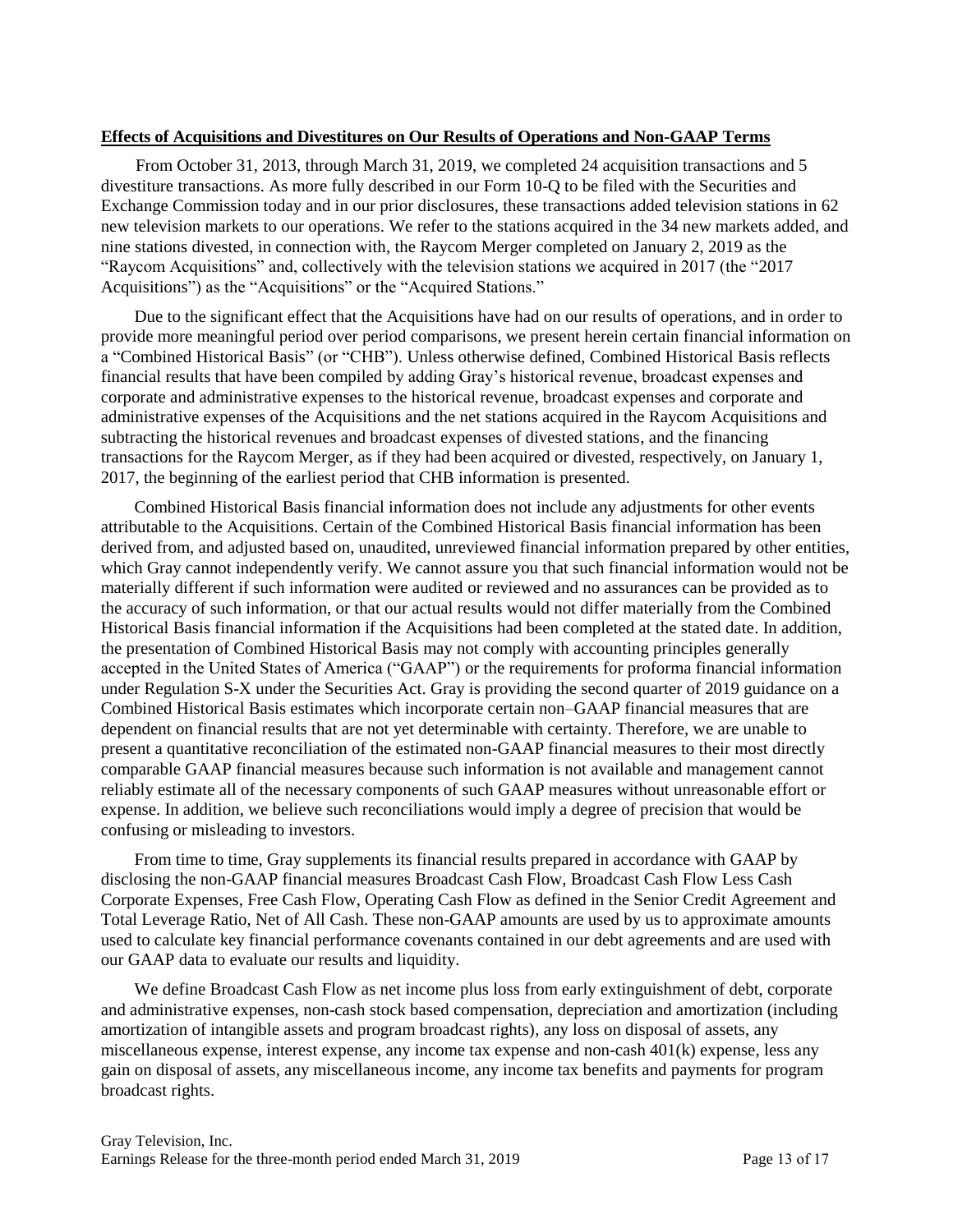We define Broadcast Cash Flow Less Cash Corporate Expenses as net income plus loss from early extinguishment of debt, non-cash stock based compensation, depreciation and amortization (including amortization of intangible assets and program broadcast rights), any loss on disposal of assets, any miscellaneous expense, interest expense, any income tax expense, and non-cash 401(k) expense, less any gain on disposal of assets, any miscellaneous income, any income tax benefits and any payments for program broadcast rights.

We define Free Cash Flow as net income plus loss from early extinguishment of debt, non-cash stock based compensation, depreciation and amortization (including amortization of intangible assets and program broadcast rights), any loss on disposal of assets, any miscellaneous expense, amortization of deferred financing costs, any income tax expense and non-cash 401(k) expense, less any gain on disposal of assets, any miscellaneous income, any income tax benefits, payments for program broadcast rights, contributions to pension plans, amortization of original issue premium on our debt, purchases of property and equipment (net of reimbursements) and the payment of income taxes (net of any refunds received).

We define Operating Cash Flow as defined in our Senior Credit Agreement as net income plus loss from early extinguishment of debt, non-cash stock based compensation, depreciation and amortization (including amortization of intangible assets and program broadcast rights), any loss on disposal of assets, interest expense, any income tax expense, non-cash 401(k) expense and trade expense less any gain on disposal of assets, any income tax benefits, payments for program broadcast rights, trade income, and contributions to pension plans. Operating Cash Flow as defined in our Senior Credit Agreement gives effect to the revenue and broadcast expenses of the Acquisitions as if they had been acquired or divested, respectively, on January 1, 2017. It also gives effect to certain operating synergies expected from the Acquisitions and related financings and adds back professional fees incurred in completing the Acquisitions. Certain of the financial information related to the Acquisitions has been derived from, and adjusted based on, unaudited, un-reviewed financial information prepared by other entities, which Gray cannot independently verify. We cannot assure you that such financial information would not be materially different if such information were audited or reviewed and no assurances can be provided as to the accuracy of such information, or that our actual results would not differ materially from this financial information if the Acquisitions had been completed at the stated date. In addition, the presentation of Operating Cash Flow as defined in the Senior Credit Agreement and the adjustments to such information, including expected synergies resulting from such transactions, may not comply with GAAP or the requirements for pro forma financial information under Regulation S-X under the Securities Act.

Our Total Leverage Ratio, Net of All Cash is determined by dividing our Adjusted Total Indebtedness, Net of All Cash by our Operating Cash Flow as defined in our Senior Credit Agreement, divided by two. Our Adjusted Total Indebtedness, Net of All Cash represents the total outstanding principal of our long-term debt, plus certain other obligations as defined in our Senior Credit Agreement, less all cash (excluding restricted cash). Our Operating Cash Flow as defined in our Senior Credit Agreement, divided by two, represents our average annual Operating Cash Flow as defined in our Senior Credit Agreement for the preceding eight quarters.

These non-GAAP terms are not defined in GAAP and our definitions may differ from, and therefore may not be comparable to, similarly titled measures used by other companies, thereby limiting their usefulness. Such terms are used by management in addition to, and in conjunction with, results presented in accordance with GAAP and should be considered as supplements to, and not as substitutes for, net income and cash flows reported in accordance with GAAP.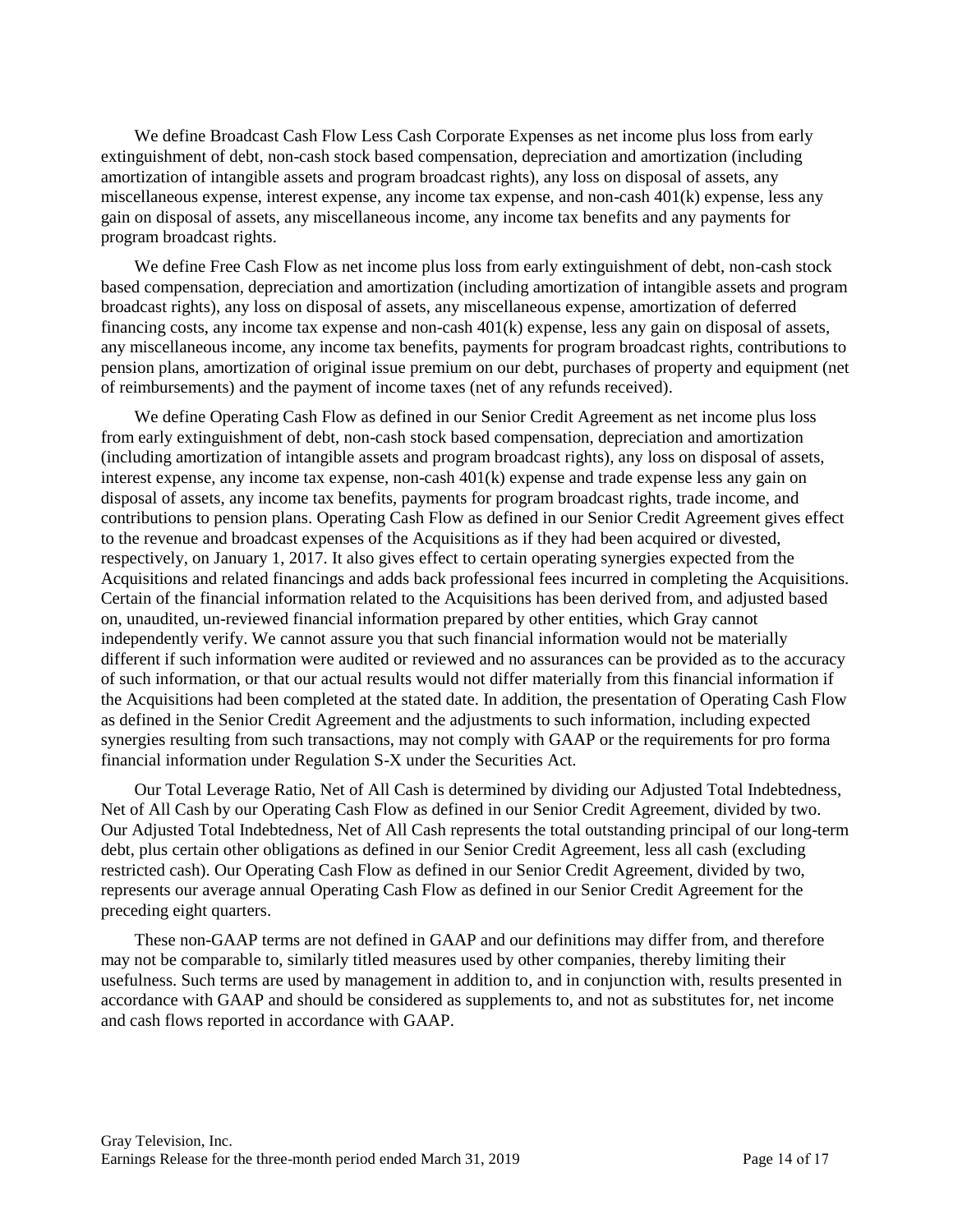# **Reconciliation of Non-GAAP Terms on As Reported Basis, in millions:**

|                                                         |            | <b>Three Months Ended</b> |              |
|---------------------------------------------------------|------------|---------------------------|--------------|
|                                                         |            | March 31,                 |              |
|                                                         | 2019       | 2018                      | 2017         |
| Net (loss) income                                       | (18)<br>\$ | 20<br>\$                  | \$<br>10     |
| Adjustments to reconcile from net income to Broadcast   |            |                           |              |
| Cash Flow:                                              |            |                           |              |
| Depreciation                                            | 20         | 14                        | 13           |
| Amortization of intangible assets                       | 29         | 5                         | 6            |
| Non-cash stock-based compensation                       | 3          | $\overline{2}$            | 1            |
| Gain on disposal of assets, net                         | (10)       | (1)                       |              |
| Miscellaneous income, net (1)                           | (3)        |                           |              |
| Interest expense                                        | 58         | 24                        | 23           |
| Loss from early extinguishment of debt                  |            |                           | 3            |
| Income tax expense                                      | 3          | 6                         | $\tau$       |
| Amortization of program broadcast rights                | 10         | 5                         | 6            |
| Payments for program broadcast rights                   | (14)       | (5)                       | (5)          |
| Common stock contributed to 401(k) plan                 |            |                           |              |
| Corporate and administrative expenses excluding         |            |                           |              |
| depreciation, amortization of intangible assets and     |            |                           |              |
| non-cash stock-based compensation (1)                   | 45         | 8                         | 6            |
| <b>Broadcast Cash Flow</b>                              | 123        | 78                        | 70           |
| Corporate and administrative expenses excluding         |            |                           |              |
| depreciation, amortization of intangible assets and     |            |                           |              |
| non-cash stock-based compensation (1)                   | (45)       | (8)                       | (6)          |
| <b>Broadcast Cash Flow Less Cash Corporate Expenses</b> | 78         | 70                        | 64           |
| Contributions to pension plans                          |            |                           | (1)          |
| Interest expense                                        | (58)       | (24)                      | (23)         |
| Amortization of deferred financing costs                | 3          | 1                         | $\mathbf{1}$ |
| Amortization of net original issue premium on           |            |                           |              |
| 5.875% senior notes due 2026                            |            |                           |              |
| Purchases of property and equipment                     | (18)       | (6)                       | (4)          |
| Reimbursements of property and equipment purchases      | 12         | 1                         |              |
| Income taxes paid, net of refunds (2)                   |            | (9)                       |              |
| Free Cash Flow (2)                                      | \$<br>17   | \$<br>33                  | \$<br>37     |

(1) Amounts in 2017 have been reclassified to give effect to the implementation of ASU 2017-07.

(2) Amounts for the three months ended March 31, 2018, are per the Company's Current Report on Form 8-K/A, furnished to the SEC on May 9, 2018.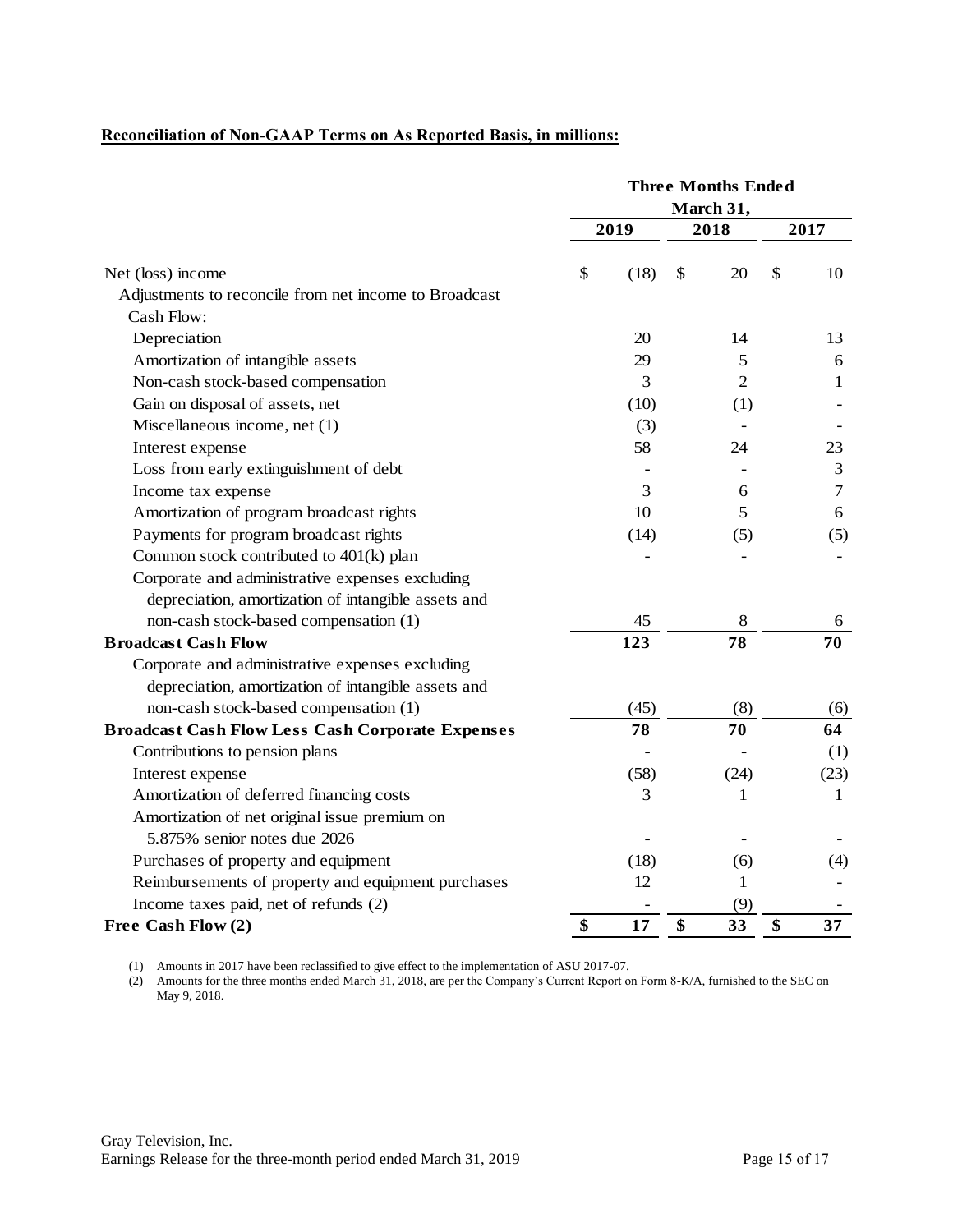# **Reconciliation of Non-GAAP Terms on Combined Historical Basis, in millions:**

|                                                                               |            | <b>Three Months Ended</b> |          |
|-------------------------------------------------------------------------------|------------|---------------------------|----------|
|                                                                               |            | March 31,                 |          |
|                                                                               | 2019       | 2018                      | 2017     |
| Net income                                                                    | \$<br>(18) | \$<br>20                  | \$<br>7  |
| Adjustments to reconcile from net income to Broadcast                         |            |                           |          |
| Cash Flow:                                                                    |            |                           |          |
| Depreciation                                                                  | 20         | 22                        | 21       |
| Amortization of intangible assets                                             | 29         | 31                        | 32       |
| Non-cash stock-based compensation                                             | 3          | $\overline{2}$            | 1        |
| Loss (gain) on disposals of assets, net                                       | (10)       | (1)                       | (2)      |
| Miscellaneous income, net                                                     | (4)        | (1)                       |          |
| Interest expense                                                              | 58         | 58                        | 58       |
| Loss from early extinguishment of debt                                        |            |                           | 3        |
| Income tax expense                                                            | 3          | 5                         | $\tau$   |
| Amortization of program broadcast rights                                      | 10         | 10                        | 10       |
| Common stock contributed to 401(k) plan                                       |            |                           |          |
| excluding corporate $401(k)$ contributions                                    |            |                           |          |
| Payments for program broadcast rights                                         | (14)       | (10)                      | (10)     |
| Corporate and administrative expenses excluding                               |            |                           |          |
| depreciation, amortization of intangible assets and                           |            |                           |          |
| non-cash stock-based compensation                                             | 46         | 16                        | 12       |
| Other                                                                         | 2          | $\overline{c}$            | 4        |
| <b>Broadcast Cash Flow</b>                                                    | 125        | 154                       | 143      |
| Corporate and administrative expenses excluding                               |            |                           |          |
| depreciation, amortization of intangible assets and                           |            |                           |          |
| non-cash stock-based compensation                                             | (46)       | (16)                      | (12)     |
| <b>Broadcast Cash Flow Less Cash Corporate Expenses</b>                       | 79         | 138                       | 131      |
| Contributions to pension plans                                                |            |                           | (1)      |
| Transaction costs and synergies                                               | 22         | 20                        | 20       |
| <b>Operating Cash Flow as defined in Senior Credit Agreement</b>              | 101        | 158                       | 150      |
| Interest expense                                                              | (58)       | (58)                      | (58)     |
| Amortization of deferred financing costs                                      | 3          | 3                         | 3        |
| Amortization of net original issue premium on<br>5.875% senior notes due 2026 |            |                           |          |
| Preferred dividends                                                           | (13)       | (13)                      | (13)     |
| Purchase of property and equipment                                            | (18)       | (11)                      | (9)      |
| Reimbursements of property and equipment purchases                            | 12         | 1                         |          |
| Income taxes paid, net of refunds                                             |            | (9)                       |          |
| <b>Free Cash Flow</b>                                                         | \$<br>27   | \$<br>71                  | \$<br>73 |
|                                                                               |            |                           |          |